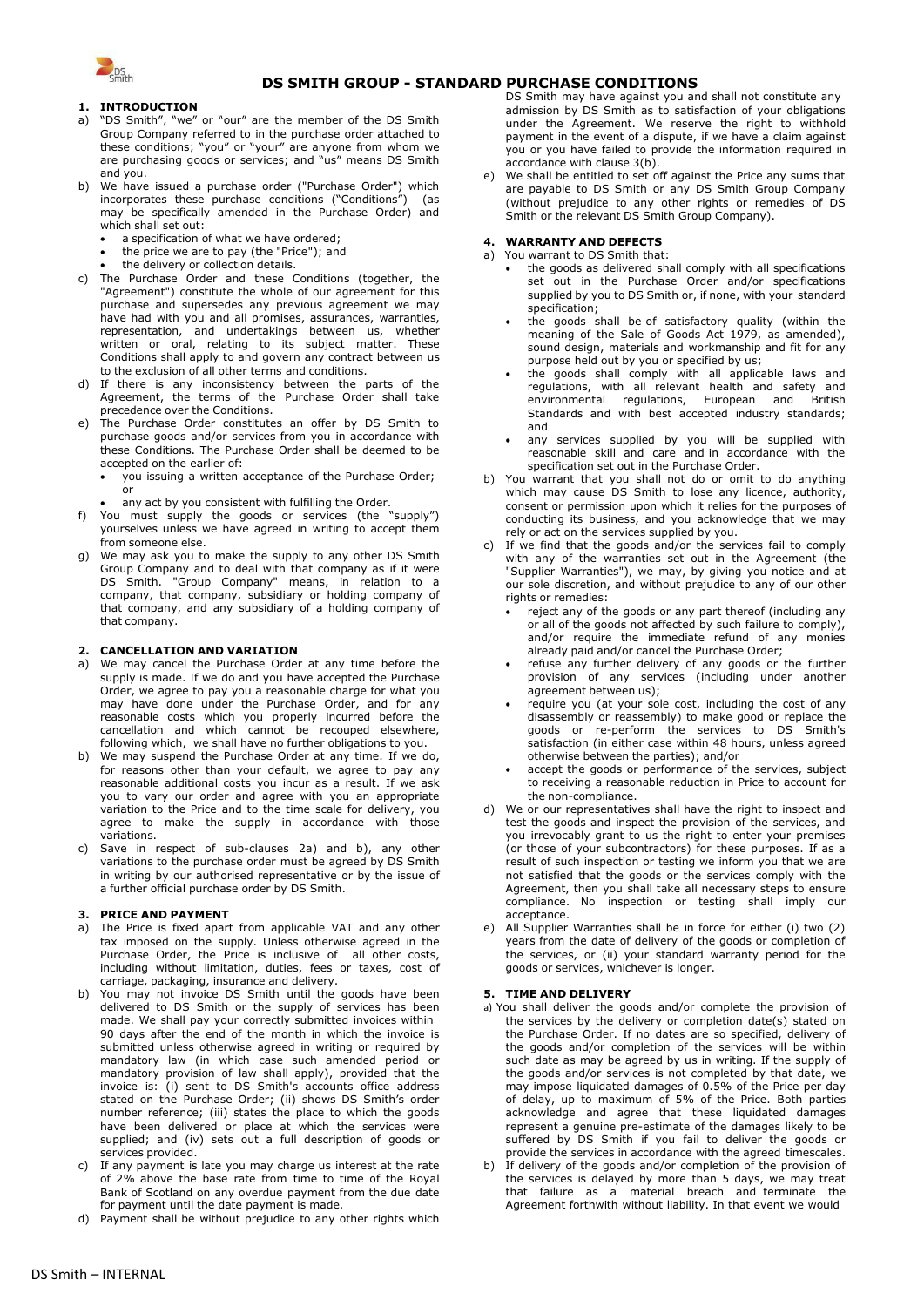

# **DS SMITH GROUP - STANDARD PURCHASE CONDITIONS**

have no further obligations to you but you would be liable to make good any loss to DS Smith.

- c) Unless stated otherwise in the Purchase Order, all goods shall be delivered INCOTERMS 2010 DAP at the location stated in the Purchase Order.
- d) The Supplier shall deliver the quantity of goods stated on the Purchase Order. The Buyer may at its discretion accept a quantity variation and pay pro-rata for the actual quantity delivered.
- e) You shall ensure that the goods shall be properly packed and stored during transit so as to reach their destination in an undamaged condition. All containers and other packaging shall be included in the Price and are non-returnable unless otherwise agreed on the Purchase Order.
- f) Where necessary, you shall, at your own cost, obtain and comply with any export/import licences, permits or consents (including work permits or consents) for the supply and delivery of the goods or provision of the services.

### **6. PASSING OF RISK AND TITLE**

- a) Title and risk in the goods shall pass to DS Smith when they have been delivered to DS Smith.
- b) If items (including without limitation the goods) that belong to DS Smith are in your possession you undertake that you shall: (i) hold the relevant items as the fiduciary agent of DS Smith; (ii) clearly identify the items as our property; (iii) keep the items separate from your property or property belonging to others; (iv) keep the items properly stored and insured; and (v) not exercise, assert or purport to exercise or assert any lien of whatever nature in connection with such items.
- c) You shall give DS Smith access (on reasonable notice) to any premises where goods are being manufactured or stored for DS Smith for any reasonable purpose under this Agreement.
- d) You shall not be entitled to pledge or charge by way of security any of the items which remain our property, but if you do so or purport to do so, we shall have the right to recover our property in accordance with this clause.

#### **7. TERMINATION**

- a) We may terminate the Agreement immediately on written notice if:
	- you are in breach of an obligation and
	- o you cannot put it right; or
	- o you do not put it right within seven days of receiving
	- notice from DS Smith to do so; or we have given you notice of a breach of the same obligation at least twice before; or
	- we reasonably believe that you will not be able to pay your debts as they fall due or that you will be unable to fulfil your obligations under the Agreement.
- b) On termination we have no further liabilities under the Agreement.
- c) Subject to clause 7(b), termination of the Agreement, however arising, shall not affect any of the parties' rights, remedies, obligations and liabilities that exist as at termination. Provisions relating to warranties, limitation of liability, intellectual property, compliance, confidentiality and obligations on termination survive termination or expiration of the Agreement.

## **8. LIABILITY AND INSURANCE**

- a) You agree to pay DS Smith on demand an amount sufficient to cover any and all liabilities, claims, demands, damages, costs, losses, fees and expenses (including, without limitation legal fees and expenses on a full indemnity basis) which are incurred by or brought against DS Smith or which may otherwise arise, directly or indirectly, as a result of:
	- any breach by you of your obligations under the Agreement;
	- any claim that the supply of goods/services infringe, or their use/resale infringes the rights of any other person;
	- your act, omission, neglect or default or that of your employees, sub-contractors or agents; or
	- the termination of the Agreement under clause 7.
- b) You must maintain adequate insurance cover against risks you incur under this Agreement and provide evidence of that cover at our request.
- c) Nothing in these Conditions shall exclude or restrict either party's liability for: (i) death or personal injury caused by our negligence; (ii) fraud or fraudulent misrepresentation; or (iii) any other liability that cannot be excluded by law.
- d) Subject to clause 8(c), neither party shall have any liability whatsoever (directly or indirectly) whether in contract, tort (including claims for negligence or breach of statutory duty), misrepresentation, restitution or otherwise arising in

connection with the performance or contemplated performance of the Agreement for any: (i) loss of business, revenue, opportunity, contracts or goodwill; (ii) anticipated savings, wasted expenditure, corruption or destruction of computer data; or (iii) for any indirect or consequential loss.

Save in respect of our obligation to pay in accordance with clause 3 (and subject to clauses  $8(c)$  and  $8(d)$ ), our liability in respect of any other claims in contract, tort (including claims for negligence or breach of statutory duty), misrepresentation, restitution or otherwise arising in connection with this Agreement shall in all circumstances be limited, to the maximum extent permitted by law, to any direct loss or damage up to 10% of the amount of the Price paid for the goods giving rise to the claim.

#### **9. COMPLIANCE**

- a) In addition to your obligations to comply with applicable laws and regulations, you shall and shall procure that your officers and employees shall:
	- comply with the DS Smith Global Supplier Standard;
	- comply with the Bribery Act 2010 and all anticorruption laws applicable to you or DS Smith ("Anticorruption Laws");
	- not, directly or indirectly, either in private business dealings or in dealings with the public sector, offer, promise or give (or agree to offer, promise or give) any financial or other advantage with respect to any matters which are the subject of this or any other agreement between DS Smith and you and/or to obtain any benefit for DS Smith which would violate the Anticorruption Laws.
	- comply with the Modern Slavery Act 2015 and all applicable anti-slavery and human trafficking laws, statutes, regulations and codes from time to time in force applicable to you or DS Smith;
	- ensure that neither you nor any of your senior officers have been convicted of any offence involving slavery and human trafficking, nor have been or are the subject of any investigation, inquiry or enforcement proceedings by any governmental, administrative or regulatory body regarding any offence or alleged offence of or in connection with slavery and human trafficking;
	- not, when acting in the capacity of a person associated with DS Smith, engage in any act or omission which would constitute a UK tax evasion facilitation offence or a foreign tax evasion facilitation offence as those terms are defined in Part 3 of the Criminal Finances Act 2017; and
	- not cause, facilitate or contribute to the commission of an offence of failing to prevent the facilitation of tax evasion under section 45 or 46 of the Criminal Finances Act 2017 or any other legal and regulatory antifacilitation of tax evasion obligations.
- If you become aware of any breach or suspected breach of this clause 9 by you or your subcontractors, you shall promptly notify DS Smith and we may immediately suspend operation of the Agreement by giving written notice to you, pending an investigation into the breach or suspected breach. You shall assist DS Smith in any such investigation, including by providing DS Smith with reasonable access to your personnel, documents and systems.
- In addition to our rights in clause 7, if, in our reasonable opinion, you or your subcontractors have breached this clause 9, we may, in our sole discretion, on written notice, immediately: (i) terminate any or all agreements between DS Smith and you; and (ii) suspend operation of the Agreement by giving written notice to you.
- In relation to tax evasion offences, the question of whether a person is associated with another person shall be determined in accordance with section 44 of the Criminal Finances Act 2017 (and any guidance issued under section 47 of that Act)

### **10. INTELLECTUAL PROPERTY**

- a) Both parties retain ownership of their own intellectual property rights on the goods or services supplied under this agreement, including but not limited to, patents, trademarks, designs, copyright, domain names, trade secrets, know-how and tradenames.
- b) Nothing contained in the Agreement shall be construed as conferring on each party, save as otherwise expressly provided, any licence or right, under any law (whether common law or statutory law), rule or regulation including, without limitation those related to copyright or other intellectual property rights.